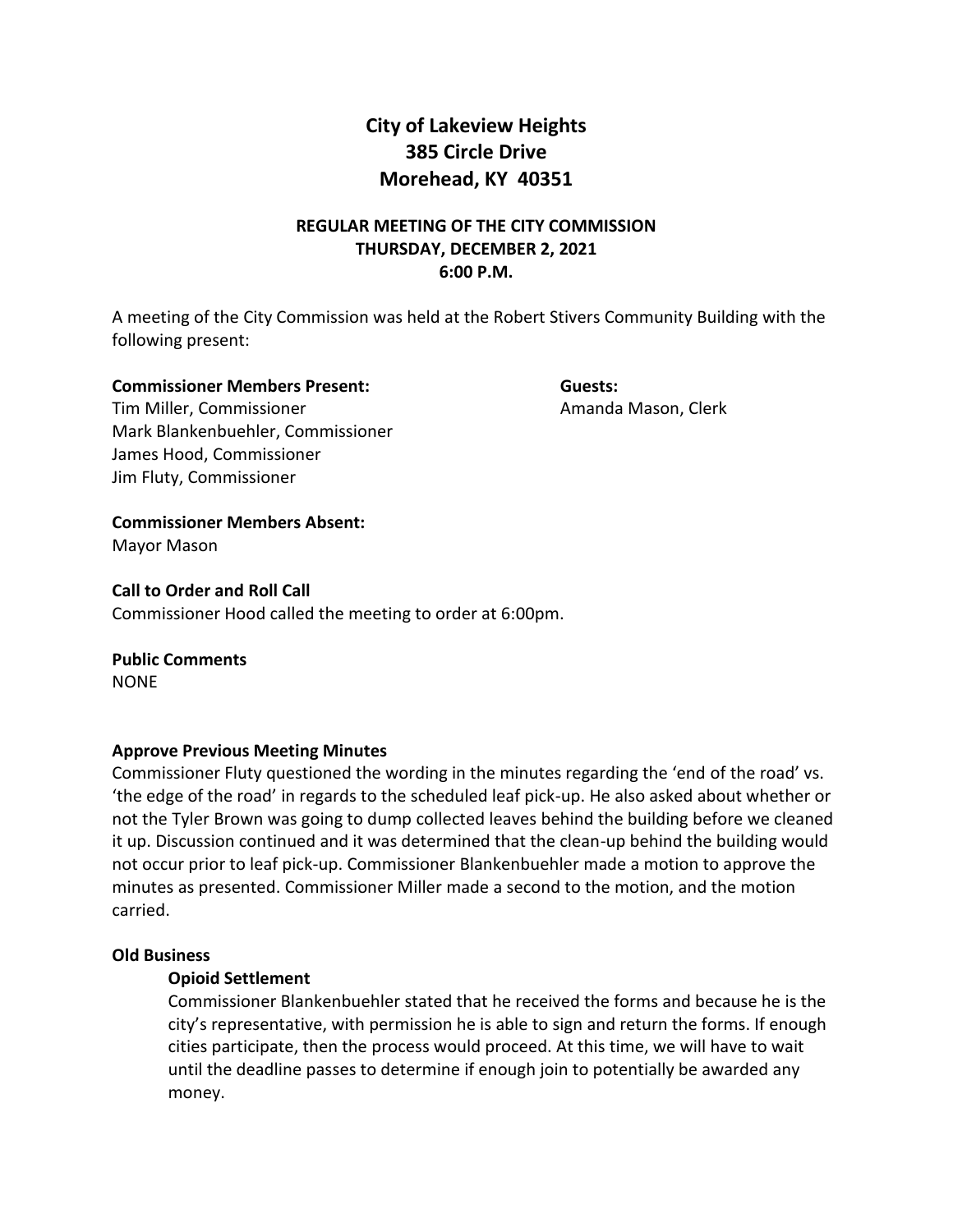## **Hill Clean-Up Behind City Building**

Commissioner Miller shared that he had made four phone calls to different entities regarding using fire to clean up the area behind the city building. He stated that he has concerns about using fire to clean-up the area, and it may be best to go a different direction. Commissioner Blankenbuehler indicated that if the fire department was involved, he felt confident that they would ensure that no fire/flames would remain.

Commissioner Fluty made a motion to hire Packs at \$1250 to push the debris over the edge of the ravine. Discussion continued surrounding the need to ensure that Packs is bonded and insured so the city would not be held liable. Commissioner Miller made a second to the motion. The motion carried with the follow roll call votes:

Commissioner Miller - Aye Commissioner Fluty - Aye Commissioner Blankenbuehler - Aye Commissioner Hood - Aye

## **Building Rental**

The building will not be rented during the month of December.

#### **New Business**

## **Treasurer's Report**

The clerk presented December's Financial Report. There was one typographical error noted that needed to be corrected.

Commissioner Blankenbuehler made a motion to accept the December Financial Report. Commissioner Fluty made a second to the motion, and the motion carried.

Commissioner Fluty also wanted to make a note that it would be perfectly acceptable to note accumulated monthly interest in the following month's report if the meeting fell on the first of the month or at a time when the interest amount was not yet available. It would be perfectly acceptable for the amount to be noted on the following month's report.

## **Leaf Collection Update**

As of this morning, there were 26 houses who had leaves blown to the edge of the road, ready to be collected.

#### **Property Taxes 2021**

Clerk Mason reported that as of today there were only 16 bills left unpaid.

## **Dog Attack Complaint**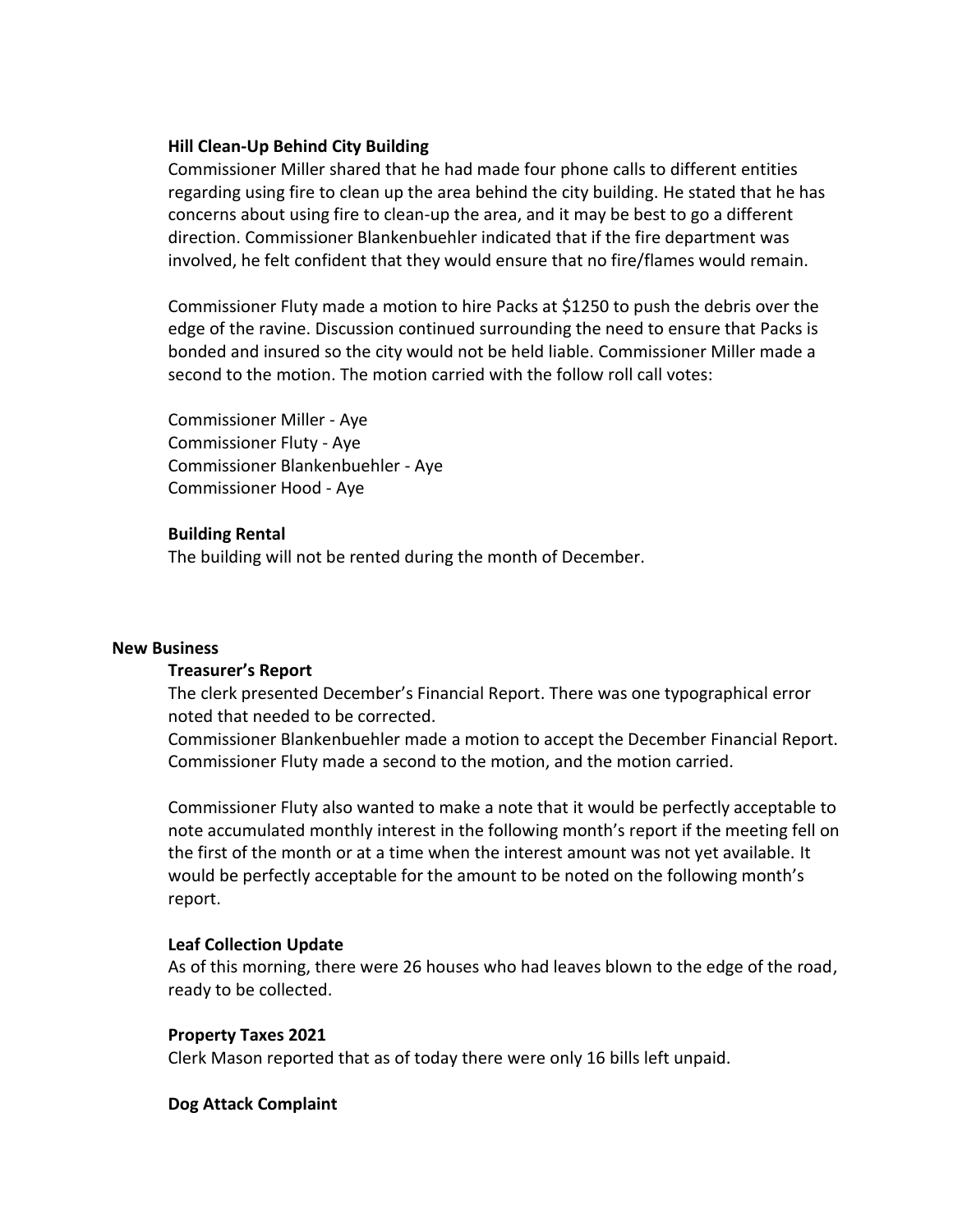Commissioner Miller stated that he spoke to the owners of the dog that was bitten by another dog in the neighborhood (Pine Tree Lane property). Commissioner Fluty indicated that the dogs in question had charged at him and his wife on a previous occasion. Commissioner Blankenbuehler indicated that residents should call authorities immediately. He suggested that the information about what to do if a dog charges or attacks should be printed in the newsletter.

The commission reviewed Ordinance 16, and based on the ordinance, discussed the next steps the commission should take. This is not the first time a complaint about this particular resident's dogs has been brought to the commission.

The commission will review past complaints and the letter that was previously sent to the resident.

During the discussion, the commission brought up the need for there to be a standard procedure for resident complaints. It was decided that all resident complaints need to be put in writing (either in written/typed letter or emailed) and sent to the commission. The written complaints must contain a detailed account of the complaint and be signed by the resident. Written complaints can be hand delivered to a Commissioner Meeting, dropped off in the dropbox, mailed, or emailed.

It was also discussed that residents need to be informed of all commissioner contact information, specifically emails. If commissioners wish to use a gmail email account, it would be best if they could set one up that used their last name directly followed by [LVH@gmail.com,](mailto:LVH@gmail.com) if available.

The clerk will outline the procedure for resident complaints in the next newsletter to be delivered this weekend.

Commissioner Hood will follow-up Mayor Mason.

## **Travel Trailers, Campers, etc. on properties**

## **Resident complaint about eyesores on neighboring properties**

Commissioner Miller voiced that we need to be aware of whether or not the complaint is an issue of public safety. Commissioner Hood read Ordinance 28 regarding junk-type items on the property. The commission will check in with the complainant and ask the resident to file a formal written complaint.

## **Other Business**

Commissioner Fluty mentioned that the residents of 109 Oakwood seem to be doing something with the building behind the carport. Commissioner Miller stated that he and Commissioner Fluty could visit the residents to determine what was going on.